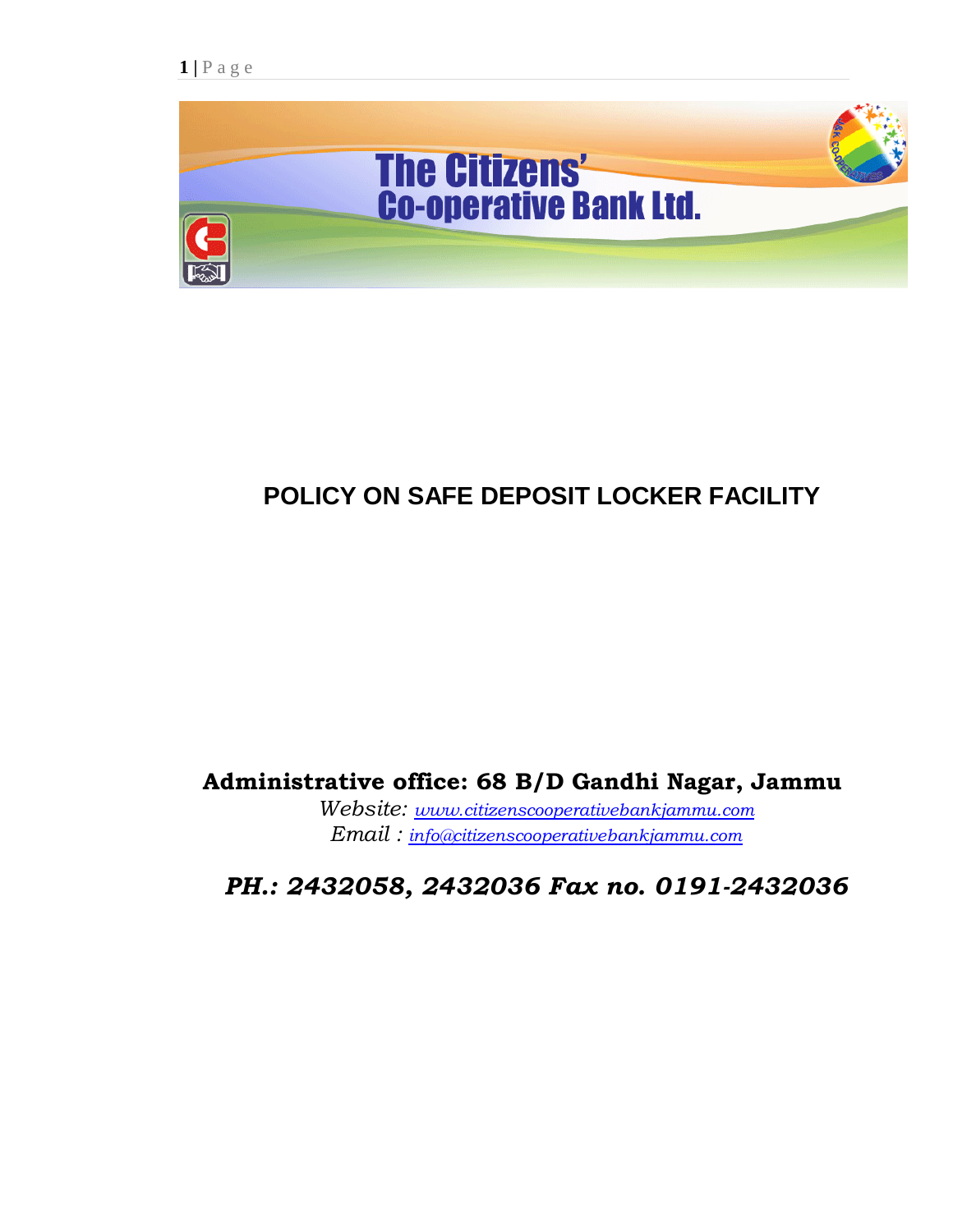# **Document Details**

| Version No. Date |            | Approved By               | Approval Date |
|------------------|------------|---------------------------|---------------|
|                  | 21.01.2022 | <b>Board of Directors</b> | 15.02.2022    |

# **INDEX**

| S.No.            | Area                                                                      | Page No.        |
|------------------|---------------------------------------------------------------------------|-----------------|
| 1.               | Customer Due Diligence (CDD) for Lockers                                  | 3               |
| 2.               | Locker Allotment                                                          | $\overline{4}$  |
| 2.1              | Model Locker Agreement                                                    | $\overline{4}$  |
| 2.2              | <b>Locker Rent</b>                                                        | $4 - 5$         |
| 3.               | <b>Infrastructure and Security Standards</b>                              | 5               |
| 3.1              | Security of the Strong Room/Vault                                         | $\overline{5}$  |
| 3.2              | <b>Locker Standards</b>                                                   | 5               |
| 4.               | <b>Locker Operations</b>                                                  | $\overline{5}$  |
| 4.1              | <b>Regular Operations by Customers</b>                                    | $5 - 6$         |
| 4.2              | Internal Controls by bank                                                 | 6               |
| 5.               | Nomination Facility and Settlement of Claims                              | 6               |
| 5.1              | <b>Nomination Facility</b>                                                | $6 - 7$         |
| $\overline{5.2}$ | Settlement of Claims in case of death of a Customer                       | $\overline{7}$  |
| 5.3              | Access to the articles in the safe deposit lockers / return of            | $7-9$           |
|                  | safe custody articles                                                     |                 |
| 6.               | Closure and Discharge of locker items                                     | 9               |
| 6.1              | Discharge of locker contents at the request of customer                   | 9               |
| 6.2              | Attachment and recovery of contents in a Locker and the                   | $9-10$          |
|                  | Articles in the safe custody of the bank by any Law                       |                 |
|                  | <b>Enforcement Authority</b>                                              |                 |
| 6.3              | Discharge of locker contents by bank due to non-payment<br>of locker rent | 10              |
| 6.4              | Discharge of locker contents if the locker remains                        | $10 - 11$       |
|                  | inoperative for a long period of time                                     |                 |
| 7.               | Compensation Policy / Liability for Bank                                  | 11              |
| $\overline{7.1}$ | Liability of bank arising from natural calamities                         | $\overline{11}$ |
| 7.2              | Liability of bank arising from events                                     | $11 - 12$       |
| 8.               | Risk Management, Transparency and Customer Guidance                       | 12              |
| 8.1              | <b>Branch Insurance Policy</b>                                            | 12              |
| 8.2              | Insurance of locker contents by the customer                              | 12              |
| 8.3              | Customer guidance and publicity                                           | 12              |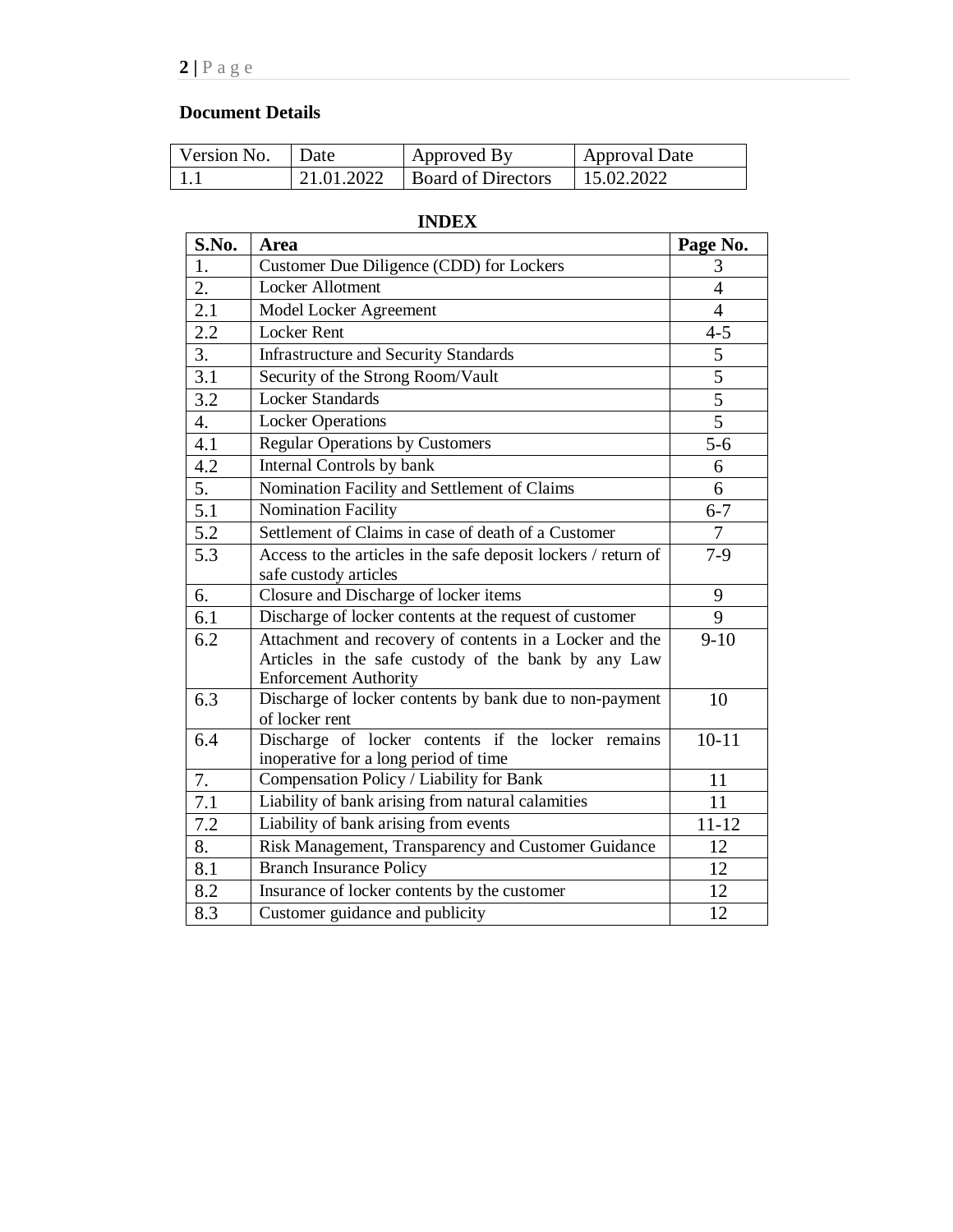Reserve Bank of India advised Bank to frame their own Board approved policy / operational guidelines with regard to Safe Deposit Locker facility applicable to both new and existing safe deposit locker facility with the Bank with immediate effect. Accordingly, in exercise of the powers conferred by Section 35A and Sections 45ZC to 45ZF of the Banking Regulation Act, 1949, read with Section 56 of the Act ibid and all other provisions of this Act or any other law enabling the Reserve Bank in this regard, the revised instructions are issued in supersession of the earlier instructions issued in this regard.

# **REFERENCES:**

Subject to the provisions under Bye Laws, J&K Cooperative Societies Act/Rules and the directions /guidelines of the Reserve Bank of India, following shall constitute the rules and regulations governing customer policy. In these rules unless there is anything repugnant to the act and/or Rules in subject or context.

- 1. The "BANK" means "THE CITIZENS' COOPERATIVE BANK LTD."
- 2. "BOARD" means, "The Committee constituted to manage the affairs of the Bank and with whatsoever name it may be called or referred to.
- 3. "Customer" means:
	- (i) a person or entity that maintains an account and/or has a business relationship with the Bank.
	- (ii) One on whose behalf the account is maintained (i.e. beneficial owner)
	- (iii) Beneficiaries of transactions conducted by professional intermediaries, such as Stock Brokers, Chartered Accountants, Solicitors etc. as permitted under law, and
	- (iv) Any person or entity connected with a financial transaction which can pose significant reputational or other risks to the Bank, say, a wire transfer or issue of a high value demand draft as a single transaction.

# PART I: **Customer Due Diligence (CDD) for Lockers**

- 1.1 The existing customers of a bank who have made an application for locker facility and who are fully compliant with the CDD criteria under the Master Direction – Know Your Customer (KYC) Directions, 2016 (as updated from time to time) will be given the facilities of safe deposit lockers subject to on-going compliance.
- 1.2 Customers who are not having any other existing banking relationship with the bank need to open a Savings Account or Current account with the Bank in order to avail the facilities of safe deposit locker after complying with the CDD criteria under the Master Direction – Know Your Customer (KYC) Directions, 2016 (as updated from time to time) and subject to ongoing compliance. The due diligence shall be carried out for all the customers in whatever rights and capacities they may be hiring the locker.
- 1.3 The locker-hirer/s are advised not keep anything illegal or any hazardous substance in the Safe Deposit locker. If the bank suspects the deposit of any illegal or hazardous substance by any customer in the safe deposit locker, the bank have the right to take appropriate action against such customer as it deems fit and proper in the circumstances.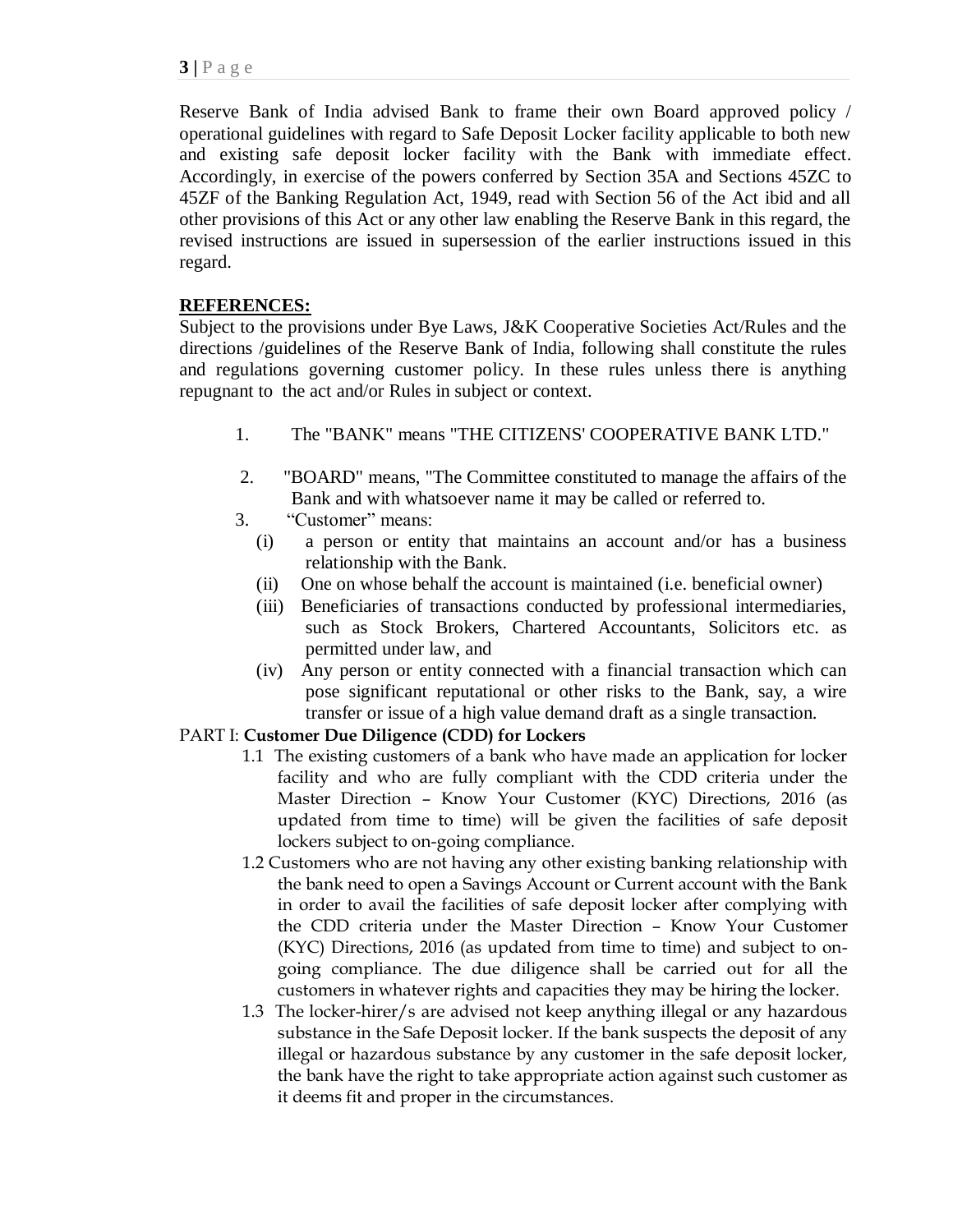1.4 The bank will obtain recent passport size photographs of locker-hirer(s) and individual(s) authorised by locker hirer(s) to operate the locker and preserve in the records pertaining to locker hirer being maintained in the bank's branch.

# **2. PART II: Locker Allotment**

2. In order to facilitate customers making informed choices, bank maintains a branch wise list of vacant lockers as well as a wait-list in the computerized system compliant with Cyber Security Framework issued by RBI, for the purpose of allotment of lockers and ensure transparency in allotment of lockers. The bank will acknowledge the receipt of all applications for allotment of locker and provide a wait list number to the customers, if the lockers are not available for allotment.

# 2.1 **Model Locker Agreement**

2.1.1 Bank has a Locker agreement which the customer needs to submit duly signed with the requisite stamp duty paid in order to avail the locker facility. This agreement has been devised to ensure fair terms or conditions for the Bank as well as the customer.

Note: As per RBI guidelines (DOR.LEG.REC/40/09.07.005/2021-22 dated August 18, 2021), a model locker agreement will be released by Indian Banker's Association (IBA). The Bank's locker agreement will be updated and based on the model agreement and approved by the Board subsequently. All customers availing Locker Facility (existing as well as new), will be required to enter into a new locker agreement by January 01, 2023. Bank will intimate the customer regarding the same as and when the model locker agreement is released by RBI/IBA and all customers will need to enter into a new agreement by the stipulated timeline.

2.1.2 At the time of allotment of the locker to a customer, the bank will enter into an agreement with the customer to whom the locker facility is provided, on a paper duly stamped. A copy of the locker agreement in duplicate signed by both the parties shall be furnished to the locker-hirer to know his/her rights and responsibilities. Original Agreement shall be retained with the bank.

# 2.2 **Locker Rent**

- 2.2.1 In order to ensure prompt payment of locker rent, Bank at it's discretion may require a customer to create a Term Deposit, at the time of allotment, which would cover three years' rent and the charges for breaking open the locker. The Fixed Deposit will be utilised to recovery the locker rent in case the customer does not pay the same or in case of break open of the locker due to non-operation. The Fixed Deposit amount will be limited to cover the afore mentioned costs only.
- 2.2.2 If locker rent is collected in advance, in the event of surrender of a locker by a customer, the proportionate amount of advance rent collected, excluding GST, will be refunded to the customer.
- 2.2.3 If there is any event such as merger / closure / shifting of branch warranting physical relocation of the lockers, the bank will give public notice in two newspapers (including one local daily in vernacular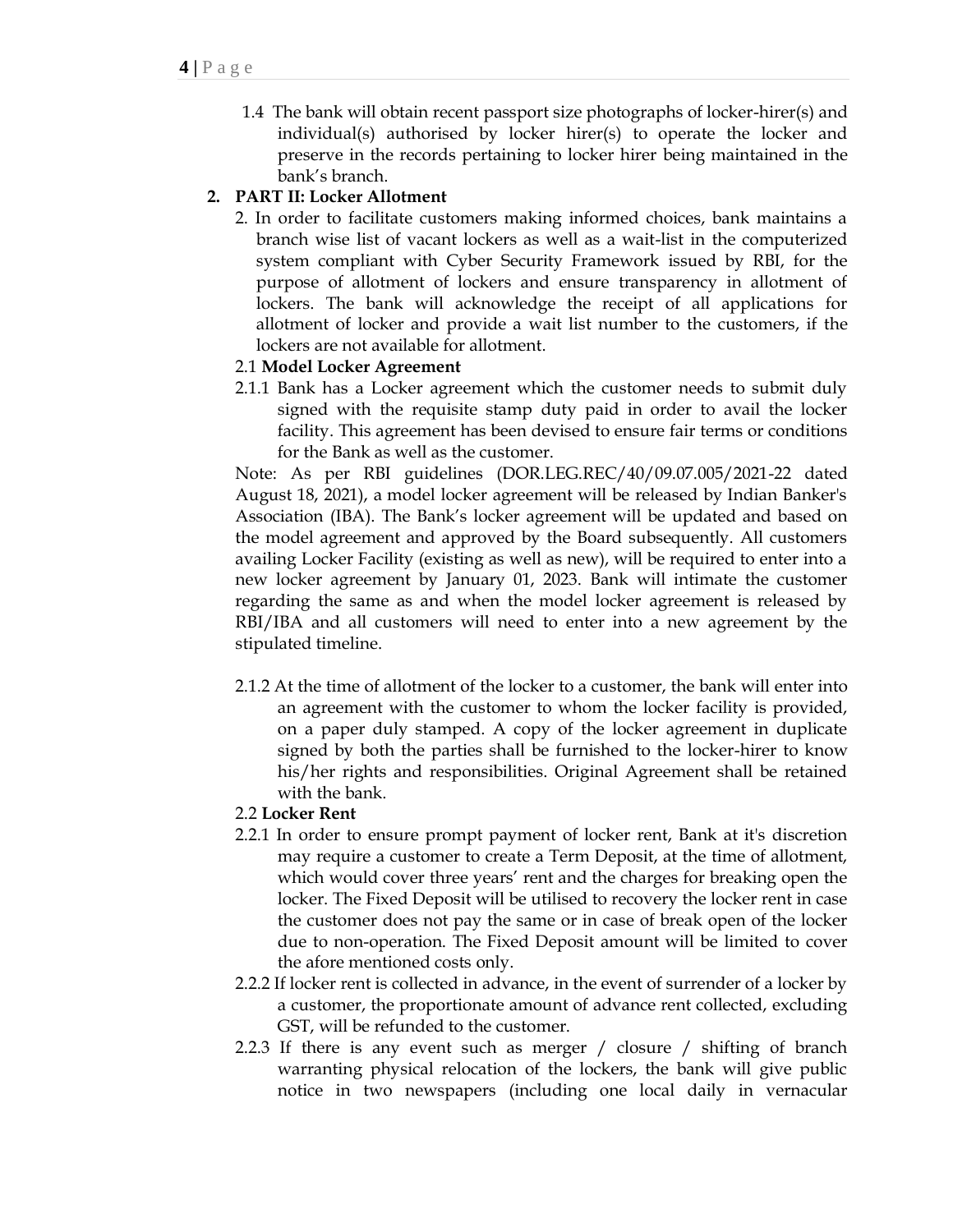language) in this regard and the customers will be intimated at least two months in advance along with options for them to change or close the facility. In case of unplanned shifting due to natural calamities or any other such emergency situation, bank will intimate the customers suitably at the earliest.

## **PART III: Infrastructure and Security Standards**

# 3.1 **Security of the Strong Room/Vault**

- 3.1.1 Bank will take necessary steps to ensure that the area in which the locker facility is housed is properly secured to prevent criminal break-ins. The risks of accessibility of an allotted locker from any side without involvement of the locker-hirer concerned will be assessed and kept on record. Bank will have a single defined point of entry and exit to the locker room/vault. The place where the lockers are housed will be secured enough to protect against hazard of rain / flood water entering and damaging the lockers in contingent situations. The fire hazard risks of the area will also be assessed and minimized. The bank will conduct necessary engineering / safety verification regularly to identify the risks and carry out necessary rectification.
- 3.1.2 **Bank branches having lockers will remain adequately guarded at all times. The bank will install Access Control System, if required as per their risk assessment, which would restrict any unauthorized entry and create digital record of access to locker room with time log. As per the internal security policy, bank will cover the entry and exit of the strong room and the common areas of operation under CCTV camera and preserve its recording for a period of not less than 180 days. In case any customer has complained to the bank that his/her locker is opened without his/her knowledge and authority, or any theft or security breach is noticed/observed, the bank will preserve the CCTV recording till the police investigation is completed and the dispute is settled.**
- 3.1.3 The security procedures will be documented, and the staff concerned will be properly trained in the procedure. The internal auditors will verify and report the compliance to ensure that the procedures are strictly adhered to.

# 3.2 **Locker Standards**

- 3.2.1 All the lockers installed in the bank are conformed to the basic standards / benchmarks for safety and security as prescribed by Bureau of Indian Standards (BIS) or any other enhanced industry standards applicable in this regard.
- 3.2.2 Identification Code of the bank / branch is embossed on all the locker keys with a view to facilitating identification of lockers / locker ownership by law enforcement agencies in case of need. Further, the custodian of the locker will, regularly/periodically, check the keys maintained in the branch to ensure that they are in proper condition. Bank will permit the locker-hirer to operate the locker only with the key provided by the bank.

# **PART IV: Locker Operations**

# 4.1 **Regular Operations by Customers**

4.1.1 The locker hirer and/or the persons duly authorized by him/ her only will be permitted to operate the locker after proper verification of their identity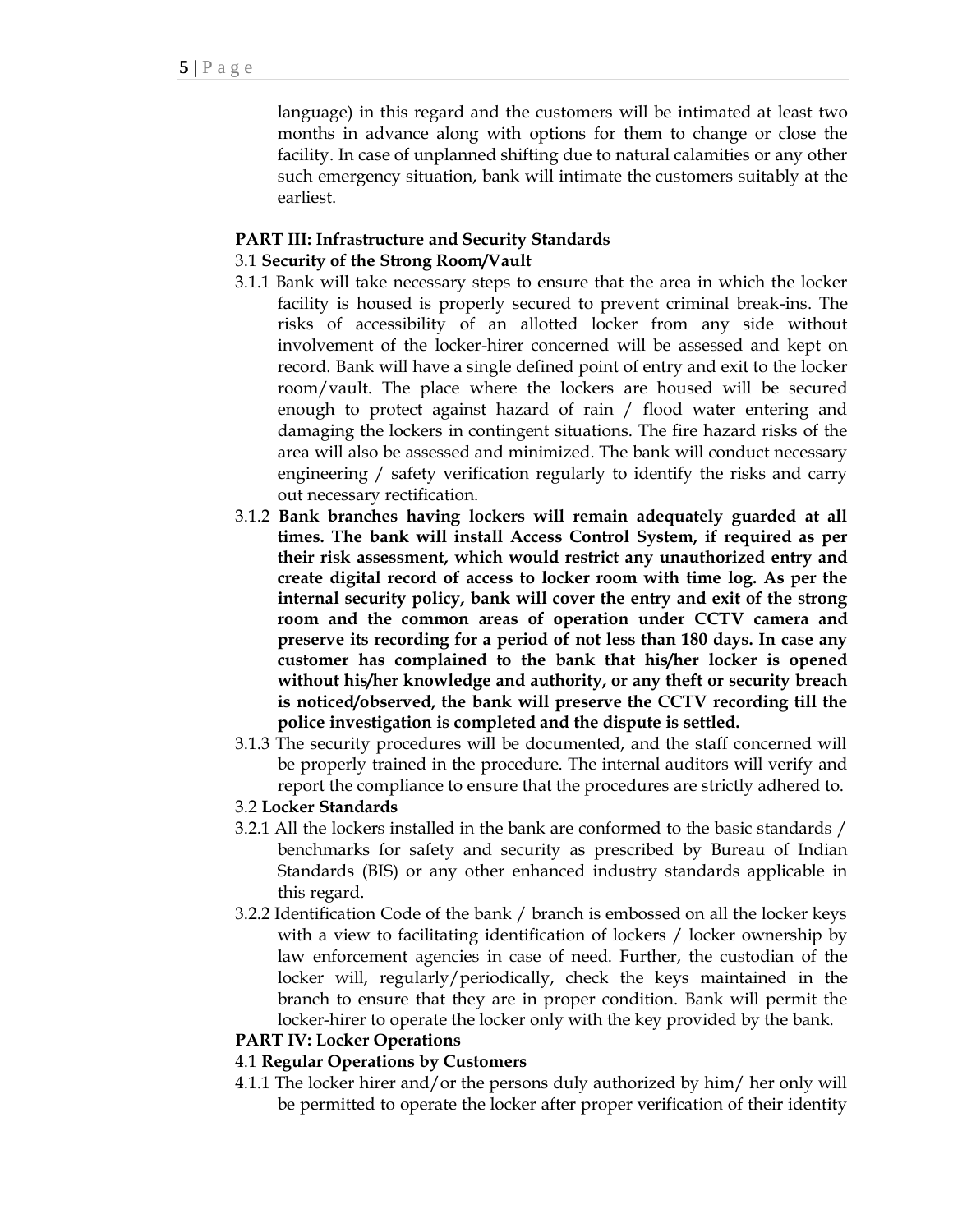and recording of the authorization by the officials concerned of the bank. The bank will maintain a record of all individuals, including the lockerhirers, who have accessed the lockers and the date and time (both check-in and checkout time) on which they have opened and closed the locker and obtain their signature. The ingress and egress register for access to Vault Room by locker-hirers or any other individual including the bank's staff will be maintained to record the movement of individuals in the Vault Room area with their signatures at appropriate place in the records.

- 4.1.2 The bank's officer authorizing the locker-hirer to access the locker, after unlocking the first key / password will not remain present when the locker is opened by the locker-hirer. The bank will ensure that there is adequate privacy to the locker-hirers in the operations when customers access the lockers at the same time.
- 4.1.3 **Bank will send SMS alert to the registered mobile number of the customer before the end of the day as a positive confirmation intimating the date and time of the locker operation and the redressal mechanism available in case of unauthorized locker access.**

## 4.2 **Internal Controls by bank**

- 4.2.1 Bank has a system of inter change locks whenever the locker is surrendered by the hirer. The keys of vacant lockers will be kept in sealed envelopes. The duplicate master keys will be deposited with another branch of the bank. There shall be proper record of joint custody of master keys. Bank will conduct surprise periodic verification of surrendered/vacant lockers and their keys by an officer of the bank who is not connected with their custody and proper record will be maintained as a proof of such verification.
- 4.2.2 **Bank will ensure that the Locker Register and the Locker Key Register are maintained in computerized system compliant with the Cyber Security Framework issued by the Reserve Bank.**

 The Locker Register will be updated in case of any change in the allotment with complete audit trails.

4.2.3 The bank custodian will check whether the lockers are properly closed post locker operation. If the same is not done, the lockers will be immediately closed, and the locker-hirer will be promptly intimated through SMS, if mobile number is registered or through letter so that they may verify any resulting discrepancy in the contents of the locker. The bank custodian will record the fact of not closing the locker properly in the register and its closure by the bank with the date and time. Further, the custodian of the locker room will carry out a physical check of the locker room at the end of the day to ensure that lockers are properly closed, and that no person is inadvertently trapped in the locker room after banking hours.

#### **PART V: Nomination Facility and Settlement of Claims**

#### 5.1 **Nomination Facility**

5.1.1 The bank offers nomination facility in case of safe deposit lockers in accordance with the provisions of section 45-ZC to 45-ZF of the Banking Regulation Act, 1949 and Banking Companies (Nomination) Rules, 1985. In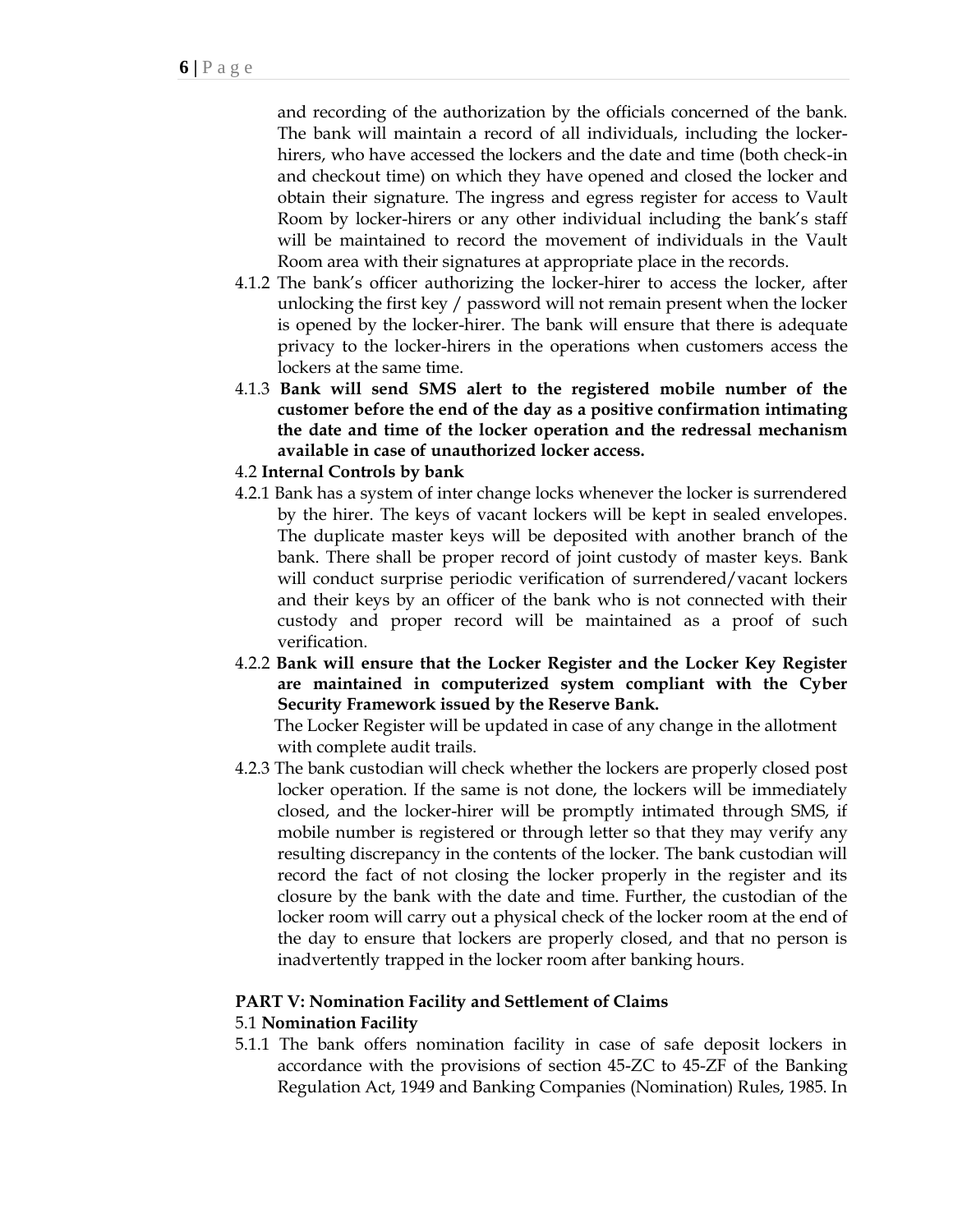case the nominee is a minor, the same procedure as prescribed for the bank accounts will be followed by the bank.

- 5.1.2 For the various Forms (Forms SC1, SC2 and SC3 for Articles left in Safe Custody and Forms SL1, SL1A, SL2, SL3 and SL3A for Safety Lockers) prescribed under Banking Companies (Nomination) Rules, 1985, only Thumb-impression(s) will be required to be attested by two witnesses. Signatures of the account holders will not be attested by witnesses.
- 5.1.3 Bank has appropriate systems and procedures in place to register the nomination, cancellation and / or variation of the nomination made by the locker hirers.
- 5.1.4 Bank will provide an acknowledgement of the receipt of duly completed form of nomination, cancellation and / or variation of the nomination to all the customers.

## 5.2 **Settlement of Claims in case of death of a Customer**

- 5.2.1 The Board approved Comprehensive Deposit Policy will be applicable for settlement of deceased claims.
- 5.2.2 Bank has a Board approved Comprehensive Deposit Policy for nomination and release of contents of safety lockers to the nominee and protection against notice of claims of other persons in accordance with the provisions of Sections 45 ZC to 45 ZF of the Banking Regulation Act, 1949 and the Banking Companies (Nomination) Rules, 1985 and the relevant provisions of Indian Contract Act and Indian Succession Act.
- 5.2.3 In order to ensure that the contents of lockers are returned to the genuine nominee, as also to verify the proof of death, bank has devised a claim form, in terms of applicable laws and regulatory guidelines.
- 5.2.4 Bank will settle the claims in respect of deceased locker hirers and will release contents of the locker to survivor(s)  $/$  nominee(s), as the case may be, within a period not exceeding 15 days from the date of receipt of the claim subject to the production of proof of death of the depositor and suitable identification of the claimant(s) with reference to nomination, to the bank's satisfaction.
- 5.2.5 Bank will report to the Board, at quarterly intervals, on an ongoing basis, the details of the number of claims received pertaining to deceased lockerhirers / depositors of safe custody article accounts and those pending beyond the stipulated period, with reasons there for. The Board of the bank will review the settlement of claims and make suggestions to ensure that the claims are settled as early as possible unless there is any litigation pending before the Courts or any difficulty is being faced in identifying the true claimant with reference to nomination.

# 5.3 **Access to the articles in the safe deposit lockers / return of safe custody articles**

5.3.1 If the sole locker hirer nominates an individual to receive the contents in the locker, in case of his/her death, after verification of the death certificate and satisfying the identity and genuineness of such individual approached, the bank will give access of the locker to such nominee with liberty to remove the contents of the locker, after an inventory was taken in the prescribed manner. In case the locker was hired jointly with the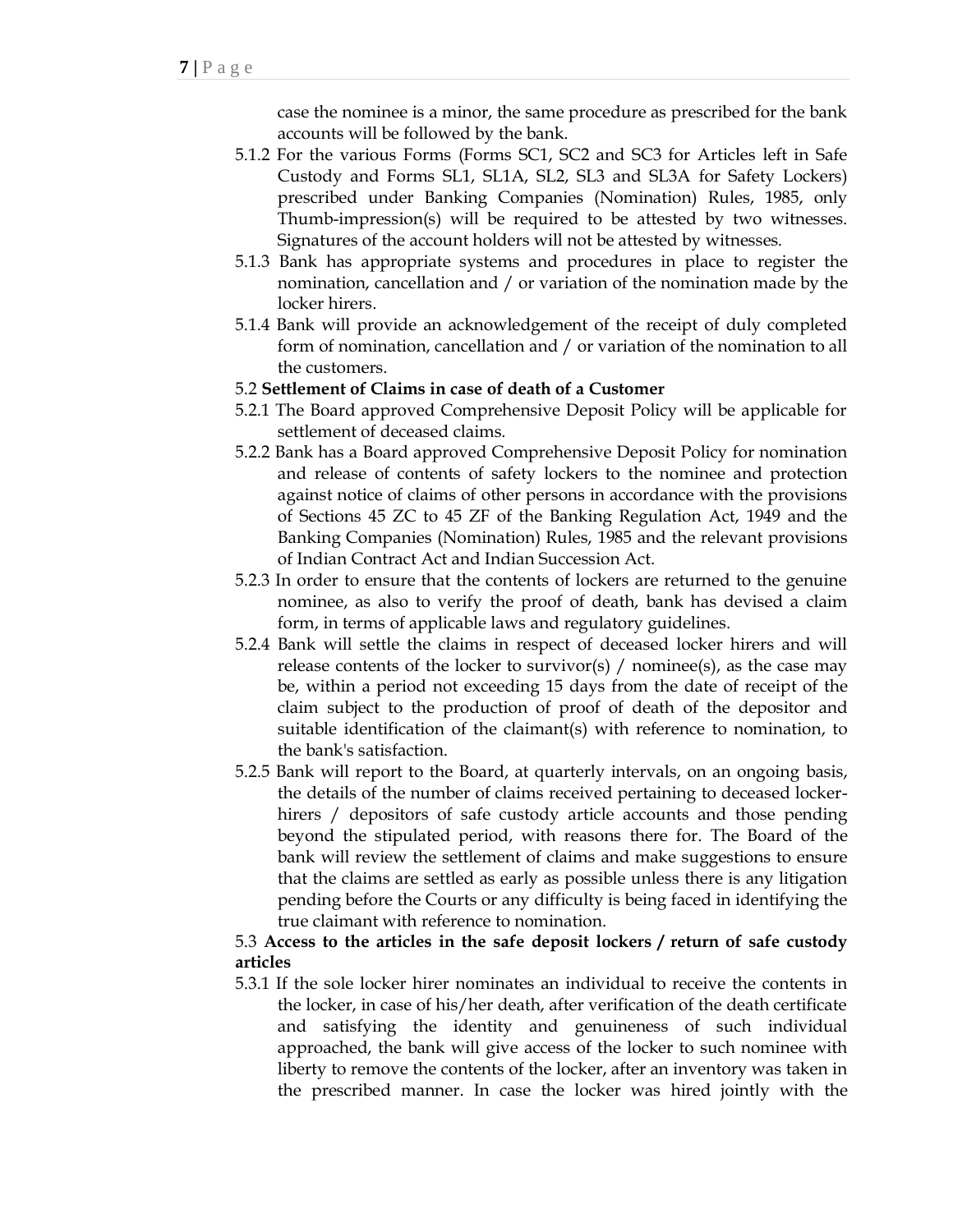instructions to operate it under joint signatures, and the locker hirer(s) nominates any other individual(s), in the event of death of any of the locker hirers, the bank will give access of the locker and the liberty to remove the contents jointly to the survivor(s) and the nominee(s) after an inventory was taken in the prescribed manner. In case the locker was hired jointly with survivorship clause and the hirers instructed that the access of the locker should be given to "either or survivor", "anyone or survivor" or "former or survivor" or according to any other survivorship clause permissible under the provisions of the Banking Regulation Act, 1949, the bank will follow the mandate in the event of death of one or more of the joint locker-hirers.

- 5.3.2 Bank will, however, ensure the following before giving access to the contents to nominee / survivor:
	- (i) Exercise due care and caution in establishing the identity of the survivor(s) / nominee(s) and the fact of death of the locker hirer by obtaining appropriate documentary evidence;
	- (ii) Make diligent effort to find out whether there is any order or direction from Courts/Forums restraining it from giving access to the locker of the deceased; and
	- (iii) Make it clear to the survivor(s) / nominee(s) that access to articles in the locker / safe custody articles is given to them only as a trustee of the legal heirs of the deceased locker hirer i.e., such access given to them will not affect the right or claim which any person may have against the survivor(s) / nominee(s) to whom the access is given.
- 5.3.3 The bank will ensure that, the contents of locker, when sought to be removed on behalf of a minor nominee, are handed over to a person who is, in law, competent to receive the articles on behalf of such minor. Further, the bank will prepare an inventory of the articles in the presence of two independent witnesses, one officer of the bank who is not associated with the locker facility or safe deposit of articles and the claimant (s), who may be a nominee or an individual receiving the articles, on behalf of a minor.
- 5.3.4 The bank will obtain a separate statement from the nominee (claimant) or the person competent to receive articles on behalf of the minor, as the case may be, that all the contents in the locker or in the safe custody of the bank, as the case may be, are received and the locker is empty and they have no objection to allotment of the locker to any other customer as per norms.
- 5.3.5 While giving access to the survivor(s) / nominee(s) of the deceased locker hirer / depositor of the safe custody articles, bank does not insist on the production of succession certificate, letter of administration or probate, etc., or obtain any bond of indemnity or surety from the survivor(s)/nominee(s), unless there is any discrepancy in nomination.
- 5.3.6 In case where the deceased locker hirer had not made any nomination or where the joint hirers had not given any mandate that the access will be given to one or more of the survivors by a clear survivorship clause, Bank will facilitate access to legal heir(s) / legal representative of the deceased locker hirer as below (as per para 5.3.2 above):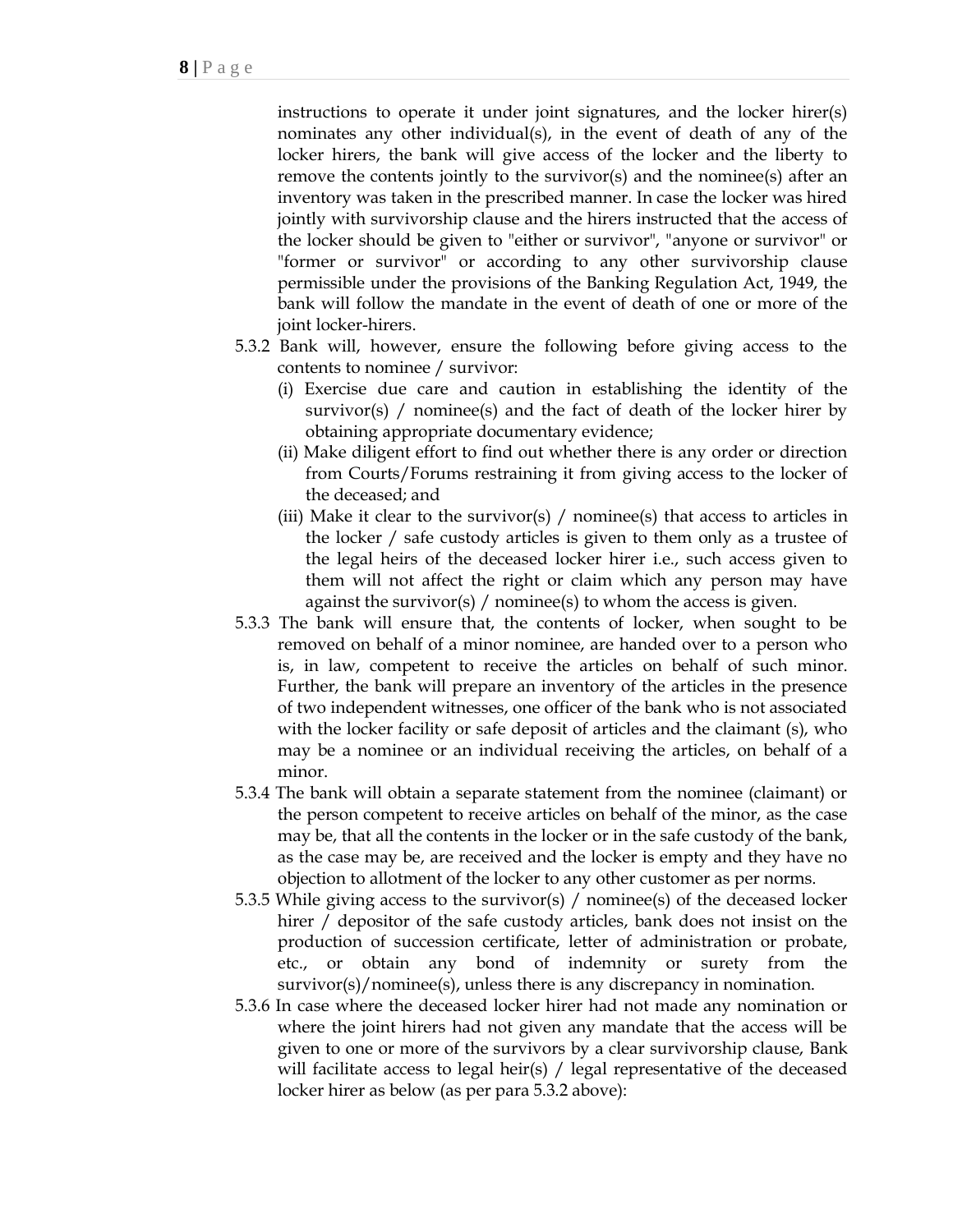- a. In the event of death of one (or more but not all) of the locker hirers, the surviving hirer(s) and legal heirs of the deceased hirer (or a person mandated by them) would be jointly allowed to access the locker and remove the contents.
- b. In the event of death of both / all the joint locker hirers, all the legal heirs (or any one of them as mandated by all legal heirs) would be allowed to access the locker and remove the contents.

#### **PART VI: Closure and Discharge of locker items**

- 6. This part refers to the breaking open of the locker in a manner other than through the normal access by the customer using her/his original key or password under any one of the following circumstances:
- (i) if the hirer loses the key and requests for breaking open the locker at her /his cost; or
- (ii) if the Government enforcement agencies have approached the bank with orders from the Court or appropriate competent authority to seize lockers and requested for access to the lockers; or
- (iii) if the bank is of the view that there is a need to take back the locker as the locker hirer is not co-operating or not complying with the terms and conditions of the agreement.

#### 6.1 **Discharge of locker contents at the request of customer**

- 6.1.1 If the key of the locker, supplied by bank is lost by the locker-hirer, the customer (locker hirer) shall notify the bank immediately. An undertaking will also be obtained from the customer that the key lost, if found in future, will be handed over to the bank. All charges for opening the locker, changing the lock and replacing the lost key will be recovered from the hirer. The charges applicable for replacement of lost keys will be communicated to the locker hirer.
- 6.1.2 The opening of the locker will be carried out by the bank or its authorized technician only after proper identification of the hirer, proper recording of the fact of loss and written authorization by the customer for breaking open the locker.
- 6.1.3 The operation will be done in the presence of the customer/s and an authorized official of the bank. The contents of the lockers will not be exposed to any individual other than the locker hirer during the break-up or restoration process.

#### 6.2 **Attachment and recovery of contents in a Locker and the Articles in the safe custody of the bank by any Law Enforcement Authority**

- 6.2.1 In case of attachment and recovery of the contents in a locker of a customer by any Authority acting either under the orders of a Court or any other competent authority vested with the power to pass such orders, the bank will co-operate in execution and implementation of the orders.
- 6.2.2 The bank will verify and satisfy itself about the orders and the connected documents received for attachment and recovery of the contents in a locker or articles in the safe custody of the bank. The customer (locker-hirer) will be informed by letter as well as by SMS to the registered mobile phone number that the Government Authorities have approached for attachment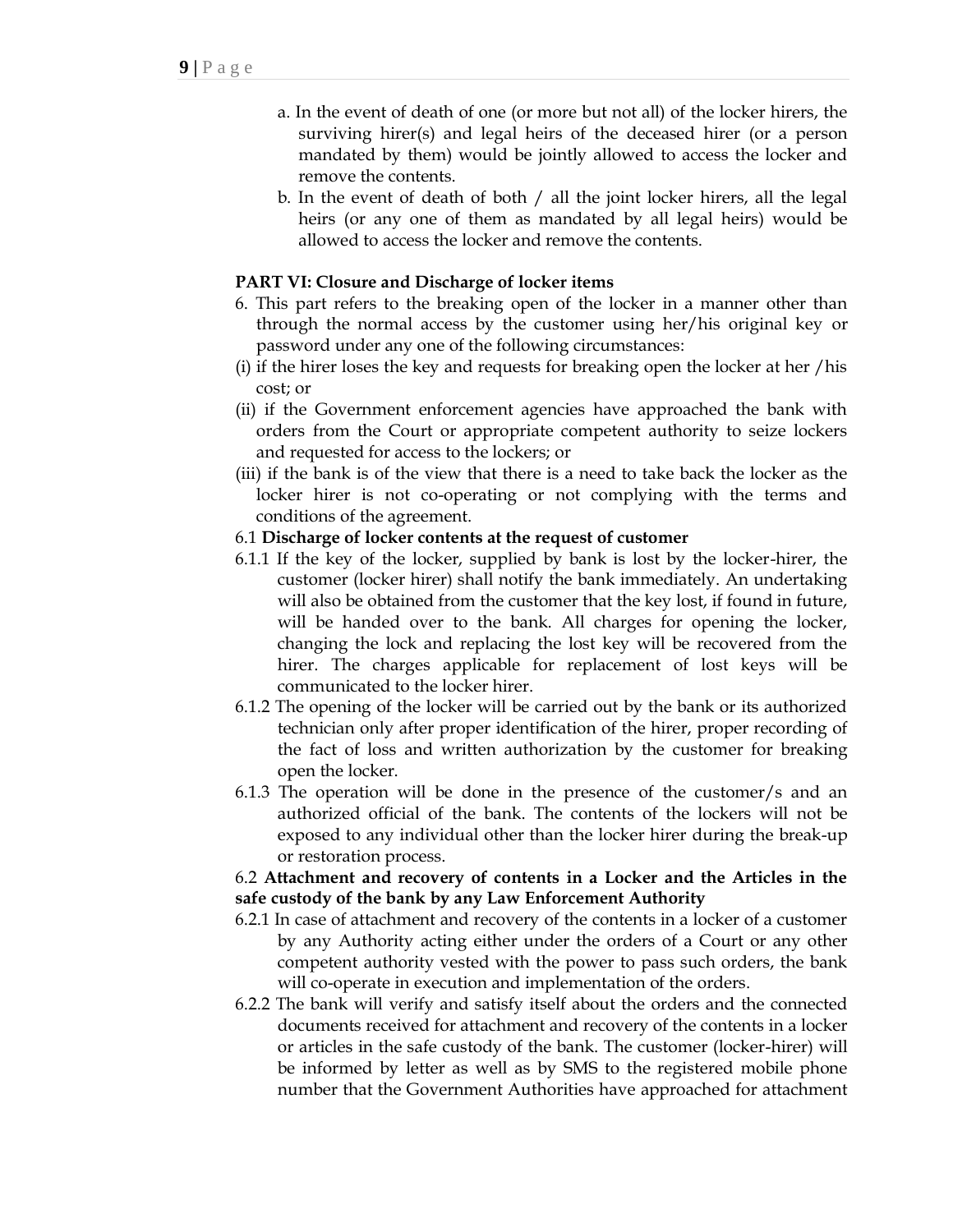and recovery or seizure of the locker or articles deposited for safe custody. An inventory of the contents of locker and articles seized and recovered by the Authority shall be prepared in the presence of such Government Authorities, two independent witnesses and an officer of the bank and will be signed by all. A copy of the inventory may be forwarded to the customer to the address available in the bank's records or handed over to the customer against acknowledgement.

- 6.2.3 Bank will also record a video of the break-open process and the inventory assessment, wherever legally permissible, and preserve the video to produce as evidence in case of any dispute or Court or fraud case in future.
- 6.3 **Discharge of locker contents by bank due to non-payment of locker rent**
- 6.3.1 Bank has the discretion to break open any locker following due procedure if the rent has not been paid by the customer for three years in a row. The bank will ensure to notify the existing locker-hirer prior to any changes in the allotment and give him/her reasonable opportunity to withdraw the articles deposited by him/her. A clause will be incorporated in the locker agreement to this effect.
- 6.3.2 Before breaking open the locker, the bank will give due notice to the lockerhirer through a letter and SMS alert to the registered mobile phone number. If the letter is returned undelivered or the locker-hirer is not traceable, the bank will issue public notice in two newspaper dailies (one in English and another in local language) giving reasonable time to the locker-hirer or to any other person/s who has interest in the contents of locker to respond. The locker will be broken open in the presence of an officer of the bank and two independent witnesses.

 Further, bank will also record a video of the break open process together with inventory assessment and its safe keep and preserve the same so as to provide evidence in case of any dispute or Court case in future. Bank will also ensure that the details of breaking open of locker is documented in computerized systems compliant with the Cyber Security Framework issued by RBI, apart from locker register.

 After breaking open of locker, the contents will be kept in sealed envelope with detailed inventory inside fireproof safe in a tamper-proof way until customer claims it. A record of access to the fireproof safe will invariably be maintained. While returning the contents of the locker, the bank will obtain acknowledgement of the customer on the inventory list to avoid any dispute in future.

6.3.3 Bank will ensure that the inventory prepared after breaking open of the locker and during settlement of claims, is in the appropriate forms as provided. Bank will not open sealed/closed packets found in locker while releasing them to the nominee(s) and surviving locker hirers, unless required by law.

## 6.4 **Discharge of locker contents if the locker remains inoperative for a long period of time**

6.4.1 If the locker remains inoperative for a period of seven years and the lockerhirer cannot be located, even if rent is being paid regularly, the bank will be at liberty to transfer the contents of the locker to their nominees/legal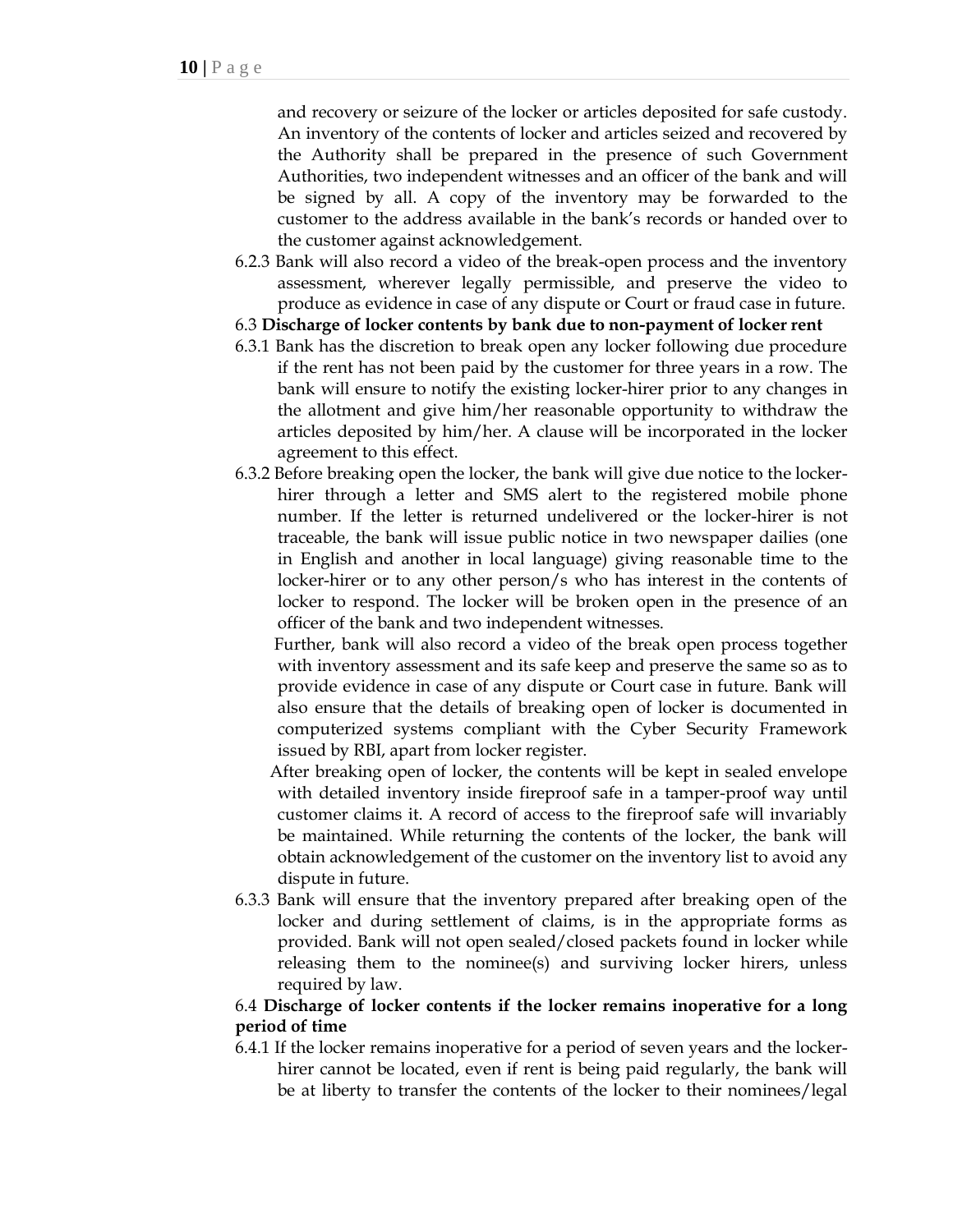heir or dispose of the articles in a transparent manner, as the case may be. Before breaking open the locker, the bank will follow the procedure as prescribed in paragraph 6.3.2 and 6.3.3 above. Bank will ensure that the procedure to be followed for disposal of the articles left unclaimed for a reasonably long period of time as mentioned above is incorporated in the locker agreement.

6.4.2 In case of non-operation of the Safe Deposit Locker for One (1) year irrespective of the fact that the Locker Holder is paying the rent regularly, the Bank shall notify and call upon the Locker Holder to either operate the Safe Deposit Locker or surrender it within a specified period.

 The Bank will require the Locker Holder to provide reasons for nonoperation of the Safe Deposit Locker in writing. The Bank may allow the Locker Holder (s) to continue holding the Safe Deposit Locker if the reason/s for non-operation provided by the Locker Holder (s) is/are found to be genuine. Bank will have the sole discretion to decide genuineness of the reason and the decision taken by the Bank in this regard will be final.

 In the event the Locker Holder (s) does not provide reason for nonoperation of the Safe Deposit Locker or the reason is found not be genuine, nor operate the Safe Deposit Locker within the specified period, Bank will after giving due notice to the Locker Holder (s) at his/ her last known address as available in the records of the Bank, proceed with cancellation of the allotment of the Safe Deposit Locker to the Locker Holder and break open the Safe Deposit Locker. In case, where Safe Deposit Locker remained inoperative for a long period of time, and the Locker Holder cannot be located, the Bank reserves a right to transfer the contents of the Locker to their nominees/legal heirs or dispose of the articles in a transparent manner.

#### **PART VII: Compensation Policy / Liability for Bank**

# 7. **Liability of bank**

- 7.1 Liability of bank arising from natural calamities like earthquake, flood, thunderstorm, lightning etc. or due to sole negligence of the customer. The bank will not be liable for any damage and/or loss of contents of locker arising from natural calamities or Acts of God like earthquake, floods, lightning and thunderstorm or any act that is attributable to the sole fault or negligence of the customer. Bank will, however, exercise appropriate care to it's locker systems to protect it's premises from such catastrophes.
- 7.2 Liability of bank arising from events like fire, theft, burglary, dacoity, robbery, building collapse or in case of fraud committed by the employees of the bank. It is the responsibility of bank to take all steps for the safety and security of the premises in which the safe deposit vaults are housed. It has the responsibility to ensure that incidents like fire, theft/burglary/ robbery, dacoity, building collapse do not occur in the bank's premises due to its own shortcomings, negligence and by any act of omission/commission. In instances where loss of contents of locker are due to incidents mentioned above or attributable to fraud committed by its employee(s), the bank's